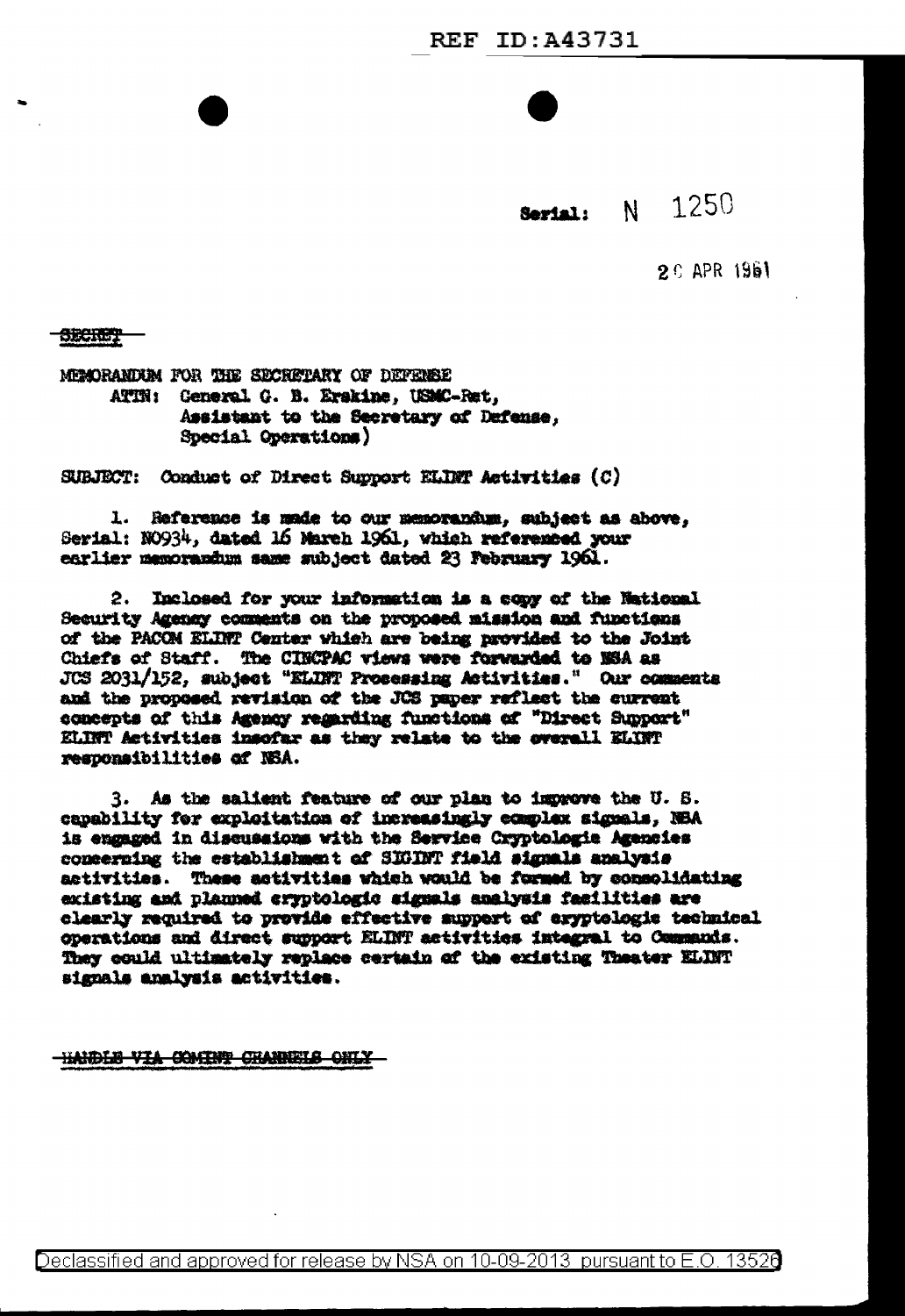**REF ID: A43731** 

**SBORET** 



**Serial:** N 1250

4. As these discussions and as detailed planning and implementation progress, your office will be kept informed. This action, although affecting a major area in the discharge of ELIFT responsibilities, is only one of several contemplated to enable NSA more effectively to discharge its responsibilities.

> L. II. FROST Vice Admiral, USN **Director**

**HANDLE VIA COMBAT CHANNELS ONLY**